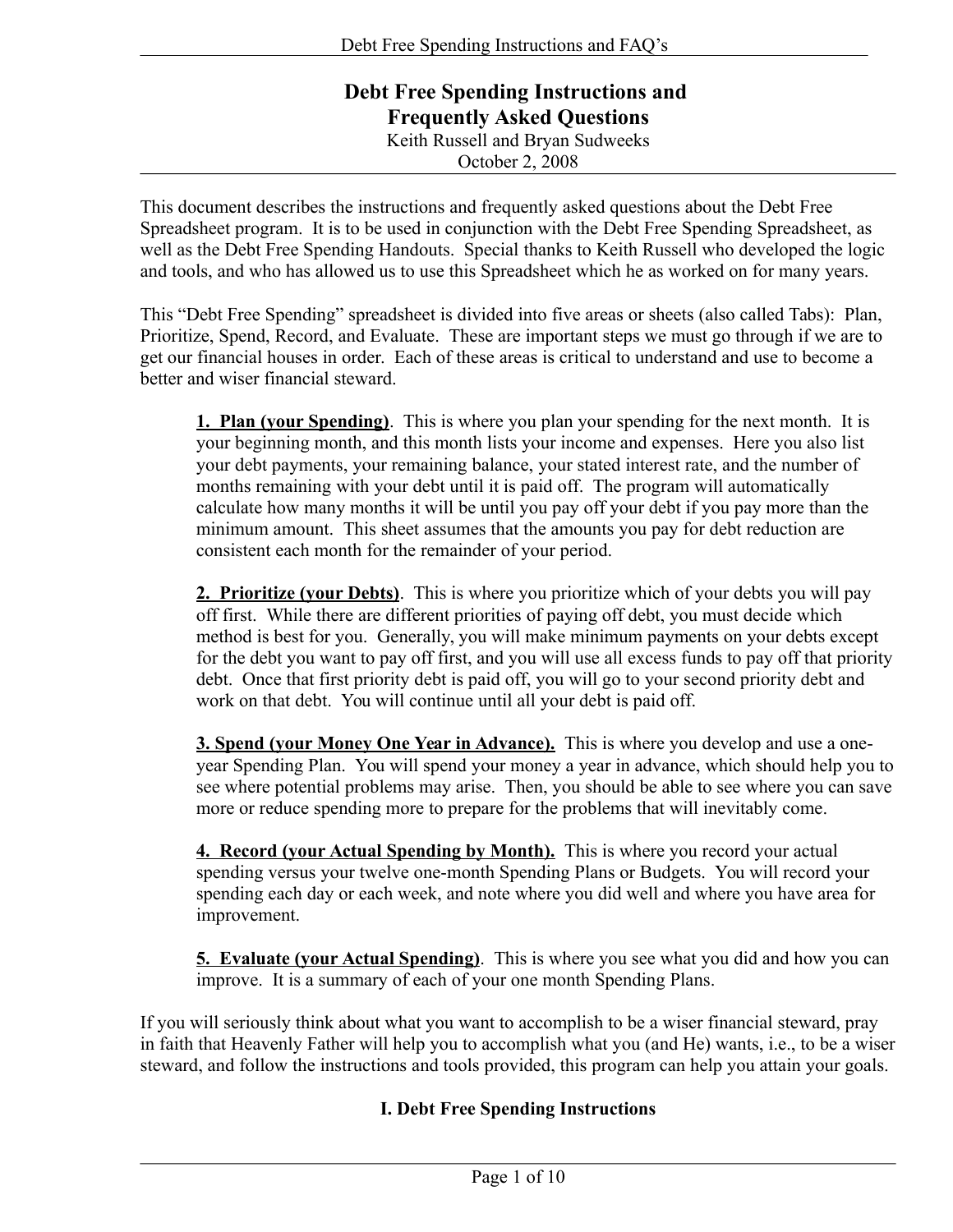This section is divided two areas: explanations and process. The explanations section discusses what the items mean and how the calculations are performed in both the Handout and the Spreadsheet. The process section describes the order that activities should be performed to get the maximum benefit out of this tool.

## *Explanations of the Debt Free Handout*

Following are explanations of the columns and what they mean. These columns are found in two places, the Debt and Spending Handout, as well as the "Plan" tab of the Debt Free spreadsheet. It is a good idea to understand what each of the columns are so you will know what goes into the calculations. While historically most individuals have input the data into the Debt and Spending Handout and then later input the data from the Handout to the spreadsheet, we recommend to save time, to input the information directly into the Spreadsheet.

## **Plan: Explanations**

- a) Items (Column C1): The first column is the item name. While these item names are general categories for most individuals, they can be changed. Please change the items to reflect the way the class member spends their money, consistent with the categories, i.e., income, contributions, savings, home, auto, etc. Class members will have different spending patterns and this section should reflect that. For most people the listed items are generally acceptable. If you do want to change an item, change it in the Plan tab, and it will be changed in all the other sections of this spreadsheet.
- b) Planned Income or Expenses for the Month (Column C2): The second column is your planned income and spending for the next month. Record the money that will be spent on the item for NEXT MONTH. It is hard to start in the middle of a month and record things when some of the things have already been paid for. So have the class PLAN ONLY THE NEXT MONTH.
- c) Total Amount of Savings or Debt (Column C3): This column is for savings and debt. Record the amount of DEBT OWING for the item. Remember that a DEBT is only something that has money owing at the end of the month, i.e., Car, House, Credit Cards etc. Unless you have money owing on those items, leave it out, i.e., utility bills, groceries etc. which do not carry over from month to month.
- d) Statement Interest Rate on Debt (Column C4): This is the interest rate column. "Interest" here refers to your APR or annual percentage rate if you are from the U.S. While your APR may not be known for each DEBT, especially for credit cards, a close figure should be recorded. Current rates for credit cards are about 14-24%.
- e) Statement Months to Pay Off Debt (Column C5): This is your remaining months to make your payment until your debt is paid off. For example, if you have a 360 month mortgage (30 years) and you have been paying on it for 120 months (10 years), your remaining statement months to pay off will be 240 months (or 360 – 120).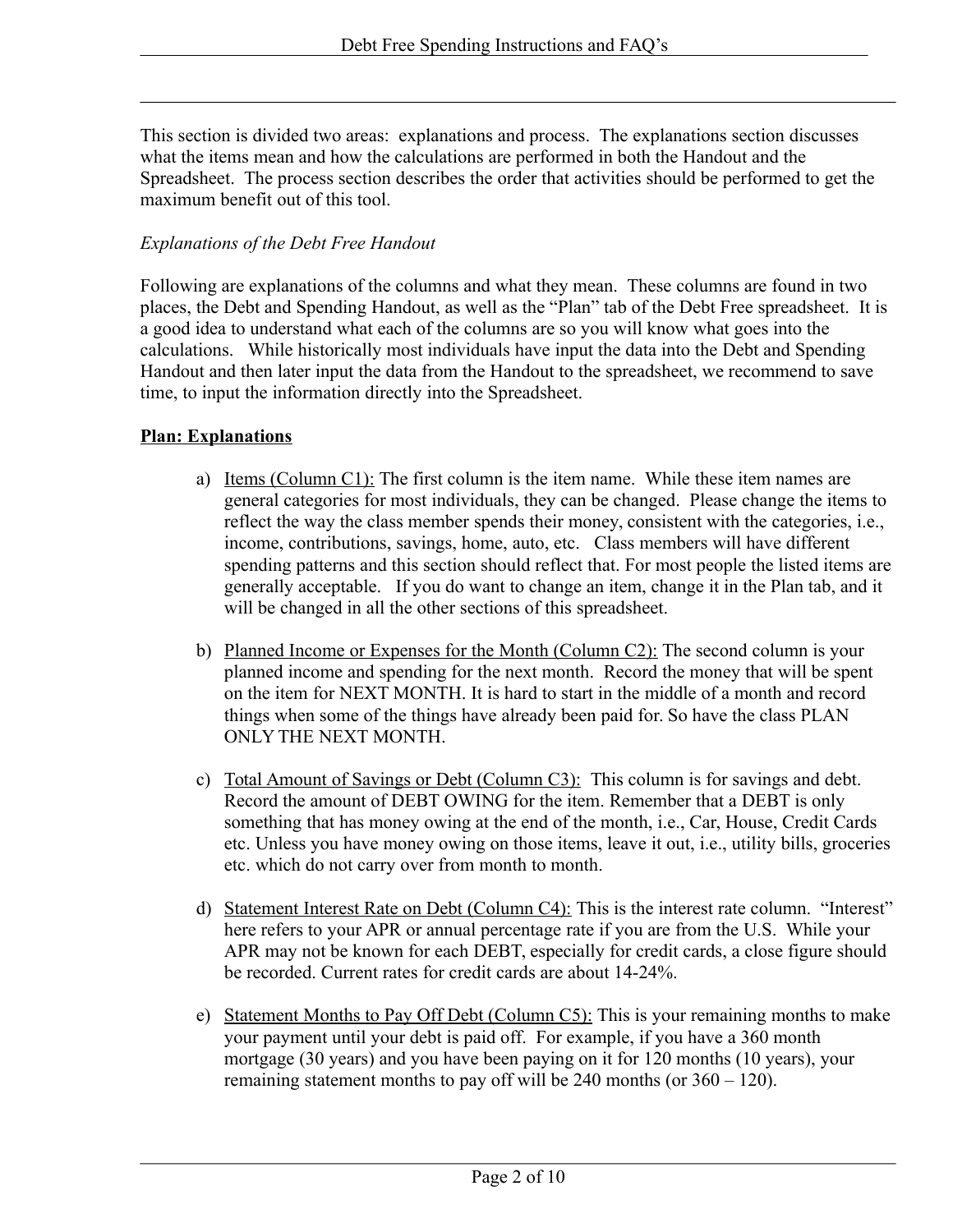- f) Months till Out of Debt (Column C6): This column uses the NPER function in Excel to calculate, given the payment, remaining balance, and interest rate, how long it will take you, making the same payment each month, to pay off the debt. If you are paying more than the required amount, this number should be smaller than the Statement Months to Pay off Debt in C5. If it is more, you are not paying enough on your monthly payment to pay off your debt in the stated amount of time.
- g) Priority of Debt (Column C7): This column comes from the Prioritize Tab. It shows in order of priority which debts you want to pay off first, second, etc. These numbers can only be changed from the Prioritize Tab.
- h) Years till Debt-elimination (Column C8): This column is critical. The spreadsheet will divide the Month's till out of Debt (C6) by 12 to give the Year's till Debt Elimination.

If any free money is found after subtracting Expenses from Income, that money should be paid on the #1 DEBT, and when that DEBT is cleared the money should be paid on the #2 DEBT with the money freed, and so on till all DEBTS are paid. Class Member should try to spend ten percent less than they make to speed Debt Reduction. If Possible.

## **Plan: Process**

In the Plan tab you will input your income and expense outlays for next month, as well as input your debt information. The process is:

1. To begin, set the Language and Month. Go to the Instructions Tab. Type the number of your Language into cell B2. Currently, "1" is for English and "2" is for Spanish. This will put the items in the respective language. Next, type the number of the next month in cell "B2" of the Instructions Tab. This will bring up the correct month in the correct language in cell "C2." This will put month labels on each of your remaining tabs. For example, if today is June 9th, type 7 in "b2". That way you will have July through June on your Project and Evaluate Tabs. While it is possible to begin mid-month, it is generally easier to start at the next full month.

2. Identify the ITEMS that you spend money for each month. Keep related items within the categories that have been set up. Here is the place you will change your items consistent with your spending habits and goals. If you want to change an item, change it in this Tab of the spreadsheet **(1-Plan).**

3. Record the amount that you plan to spend on each item. If it is not known exactly, use a close amount.

4. Record the amount of Total Amount of Savings or Debt in C3. Try to be as close to the actual amount as you can. This program uses very exact formulas in computing periods and the time till debt elimination, so the more exact, the better.

5. Add the Statement Interest Rate on Debt. This is the interest rate column. "Interest" here refers to your APR or annual percentage rate. While your APR may not be known for each DEBT, especially for credit cards, a close figure should be recorded. Current rates for credit cards are about 14-24%.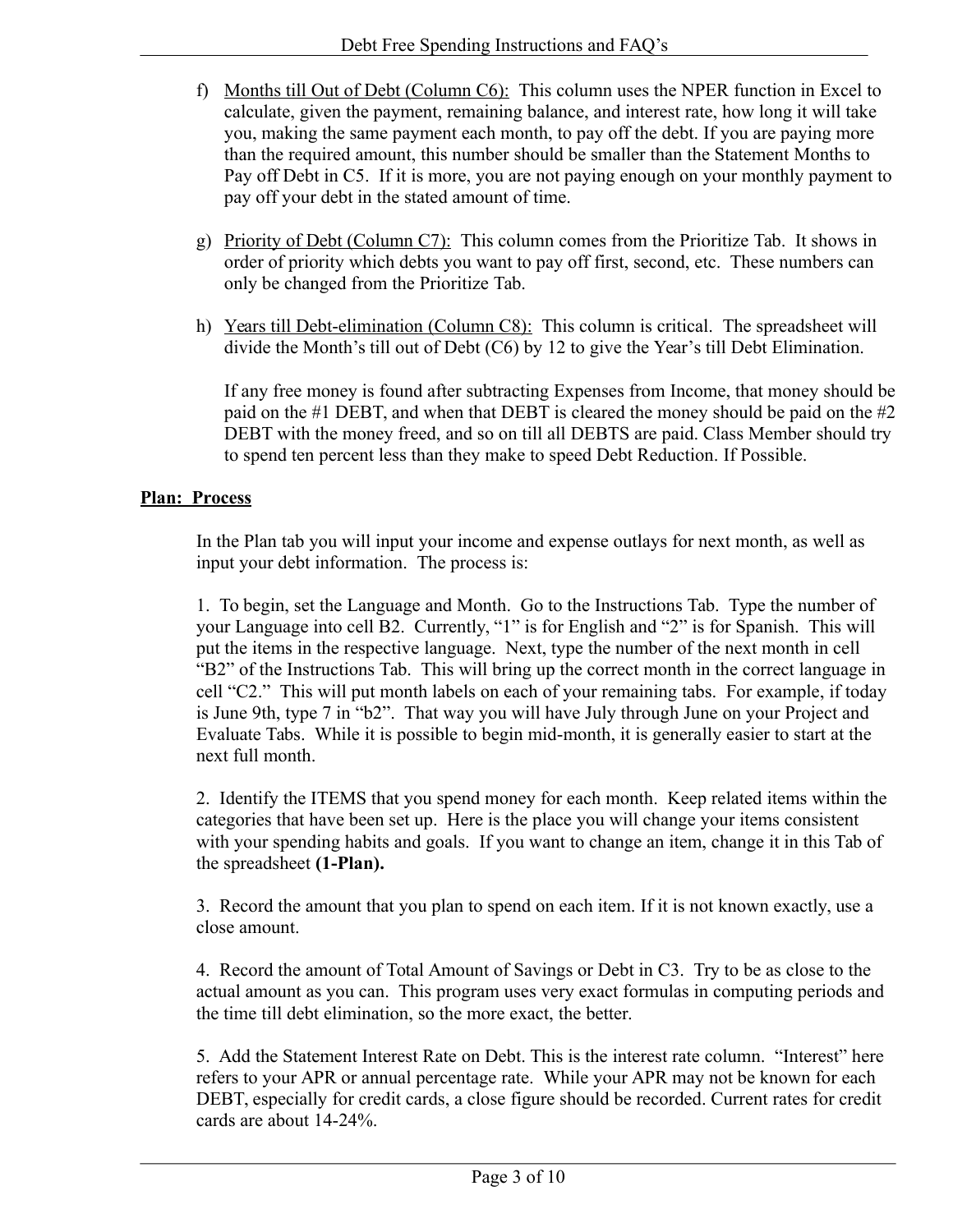6. Add your Statement Months to Pay Off Debt. This is your remaining months to make your payment until your debt is paid off.

Note that the spreadsheet will calculate your Months till Out of Debt, using the NPER function in Excel, and the Years till Debt-elimination for each debt.

The spreadsheet will also total your income and total your expenses. If you have more income than expenses, you will have an amount in green at the bottom of the Plan tab. If you have more expenses than income, it will be an amount in read. The challenge is to live within your means, to spend less than you make (after all debt payments), and to put your financial house in order.

In addition, the program also calculates your total debt payments. Notice that any label with double asterisks (\*\*) is a debt row.

The program then sums your debt payments and total debt, and then calculates a weighted average cost of debt, weighted by debt outstanding. Then based on your total debt payments, and assuming you would continue these debt payments until your total debt is paid off, it calculates the months and years until you are out of debt using the NPER function in Excel.

Finally, the program calculate the years till you are out of debt, assuming you used any income left over from Income less Expenses and added that on to pay your debt.

## **Prioritize: Explanation**

This Tab is where you prioritize your debt and determine the order of which you will repay your debt. The information for Columns 1-5 and Column 8 come from the Plan Tab, and have been covered in the Plan Tab. Additional columns include:

a) Minimum Payment on Statement Months (Column C9): This column uses the PMT function in Excel to calculate the minimum payment to cover principle and interest for the debt, assuming an installment loan.

b) Monthly Interest (Column C10): This column calculates the monthly interest on the debt on a stand alone basis. It is the interest rate divided by 12 times the remaining balance.

c) Priority of Debts (Column C11): This is what you input. Put a 1 in the row of the debt you want to pay off first, 2 second, and so on.

d) Amount Left Owing (Column C12): To calculate the amount left on the loan, start with the beginning balance, add the monthly payment, and subtract the monthly interest payment. This gives the amount remaining.

## **Prioritize: Process**

You must determine which debts you want to pay off first in Column C11. While there are many different methods, generally highest cost first or shortest payoff first are the two main methods. Highest cost first encourages you to pay off your most expensive debt first. That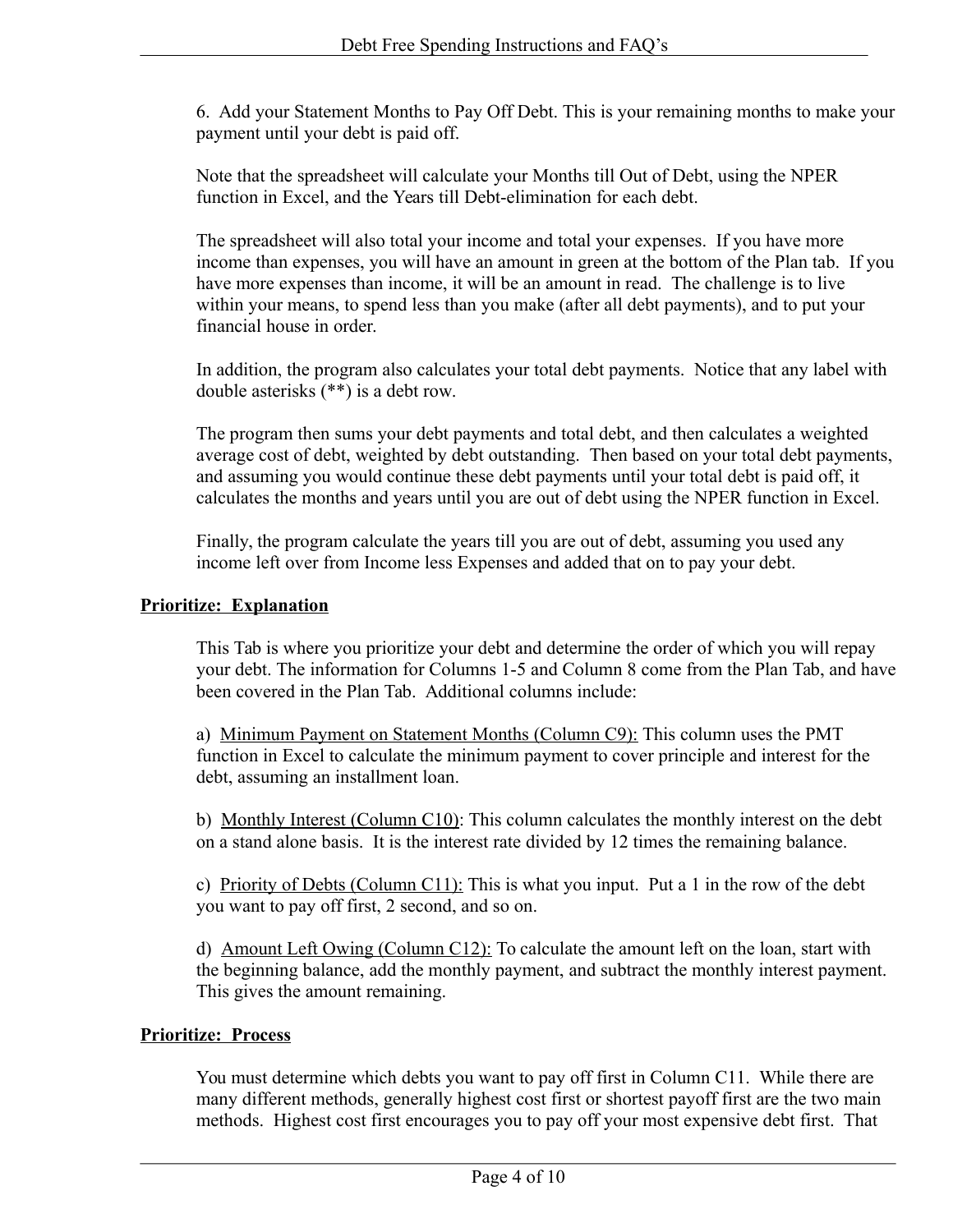way you are minimizing your interest costs. Shortest payoff first encourages you to pay off the debt that you can pay off most quickly. That way you are seeing success earlier, paying off the smaller debts so you can see some success. Success brings success. Regardless of your choice, you should prioritize your debts.

1. Put the number 1 by the debt with the shortest time to repayment or the highest interest rate. Then put the number 2 by your next debt, etc. That way you have included a priority for each of your debts.

Note that the computer will sum all the loans and weight the interest payments, and tell you how many months and years until you will be out of debt.

#### **Spend: Explanation**

This section is where you spend your money up to a year in advance. This is your "spiritual creation" of how you are going to use your financial resources, while your Record is the "physical creation." Both are important to success.

a) Items (Column C1): The first column is the item name.

b) Months (Columns 2-13): These columns are your planned income and spending for the next twelve months. Record the money that will be spent on the item for each month.

c) Total Income/Spending (C14 Column): This is the summary of what you will spend over the next 12 months for your income and expenses.

d) % of Total Income (C15 Column): This column is the percent of the item divided by total income for the year. With this column, you can determine where the highest percentages of your money are going.

## **Spend: Process**

1. Following the labels at the left, plan your spending for each of the months listed. Place the spending for each month under the correct heading.

Realize that different months have different spending priorities that should be taken into account. Common differences include spending for birthdays and anniversaries, insurance payments, service and tires on automobiles, etc.

## **Record: Explanation**

This section is where you record your spending versus your One-year Spending Plan and your one-month Spending Plan.

a) Items (Column C1): The first column is the item name. This comes from your PLAN sheet. While these item names are general categories for most individuals, they can be changed on the PLAN Tab only.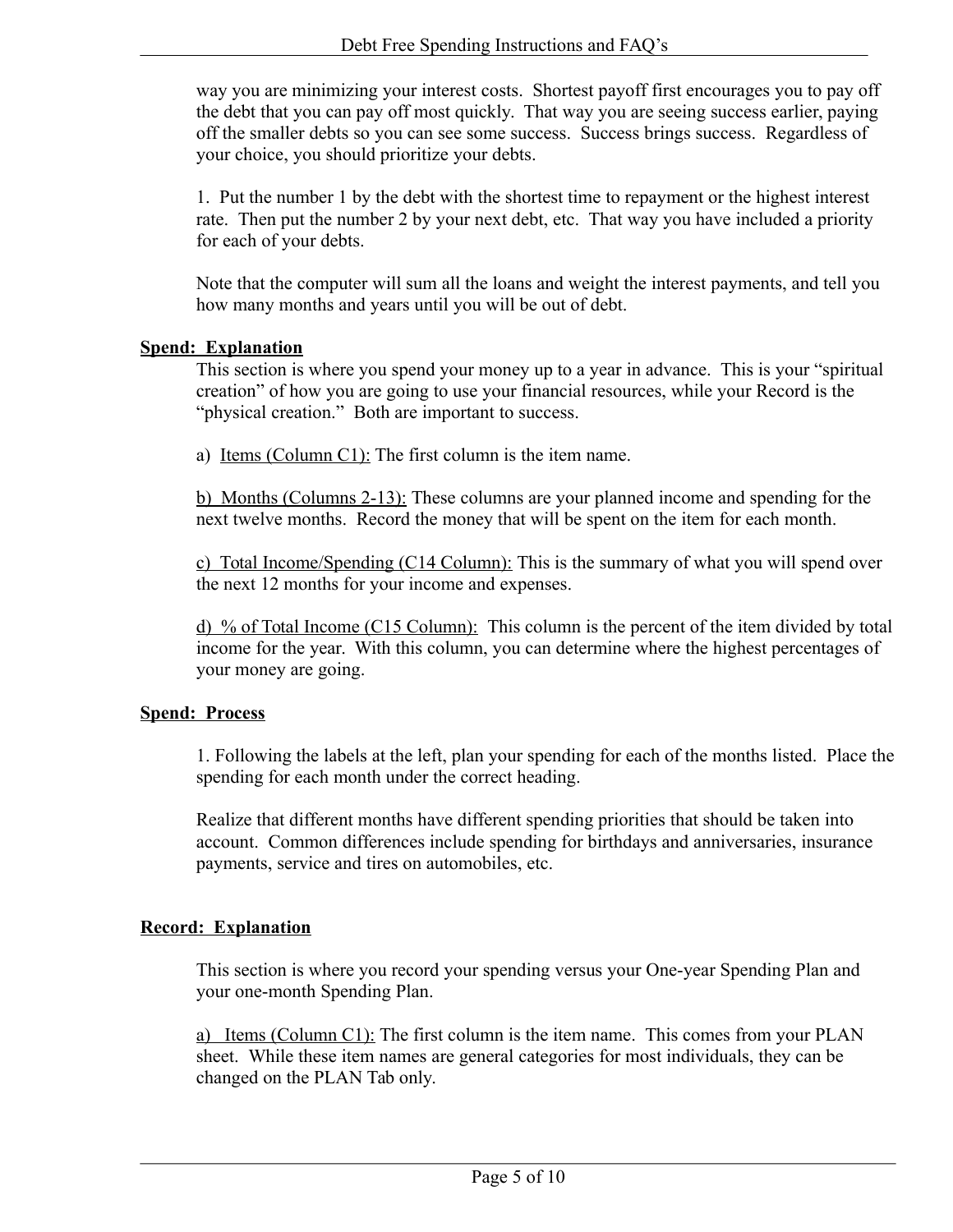b) From Projection Sheet (Column C2): The second column is your planned income and spending from your Project (Spend) sheet. This is what you expected to spend when you put together your one-year Spending Plan

c) Planned Spending and Income (Column C3): This column is your income and expenses from your previous month. This way you can see what you had planned to spend, as well as what you spent last month. This process helps ensure that we are learning from each of the Spending Plans we prepare.

d) Spending in Weeks 1-5 (Columns 4-8): This is where you input your spending into the appropriate week. The more often you follow your spending, the more you will likely reach your spending targets.

e) Total Income/Expenses for the Month (Column C9): This is a sum of each of your spending during the month, from weeks 1 to 5. It is added automatically.

f) Total Over/Under Planned Income (Column C10): This column takes the Planned Spending from the Project (Spend) sheet and subtracts the spending/income recorded, and calculates the difference.

g) Percent of Projected Income/Expenses for the Month (Column C11): This column calculates the percentage of projected income/expenses for the month..

h) Revised Income for Next Month (Column C12): This column is critical. The spreadsheet calculates the average of your Planned Spending from your PLAN tab and your monthly planned spending from your Project (Spend) tab. Then it takes the average of those forecasts and what you actually spent for the month, and uses that for your Revised Income for Next Month. This Revised amount then becomes your Planned Spending or Income (C3) for next month.

The beauty of this type of program is that it is continually learning—if you spend less this month then it automatically reduces for estimate for next month, and if you spend a little more it will automatically increase your estimate for next.

## **Record: Process**

Now is the heart of this spreadsheet. After you have done your planning and projecting a year in advance, i.e., spending your money a year in advance, now is where you record your spending.

Once you spend any money, you must record that spending in the relevant category and by the correct item. It is critical that you record every dollar you spend each month, and put it in the correct category. Without proper accountability for your spending, this spreadsheet will not work.

1. Put in your spending and income by week. Generally, be consistent and do this either daily or at the longest, weekly. Input your spending and income from the first week into Column C4, from the second week into Column C5, and so on. Note that the computer will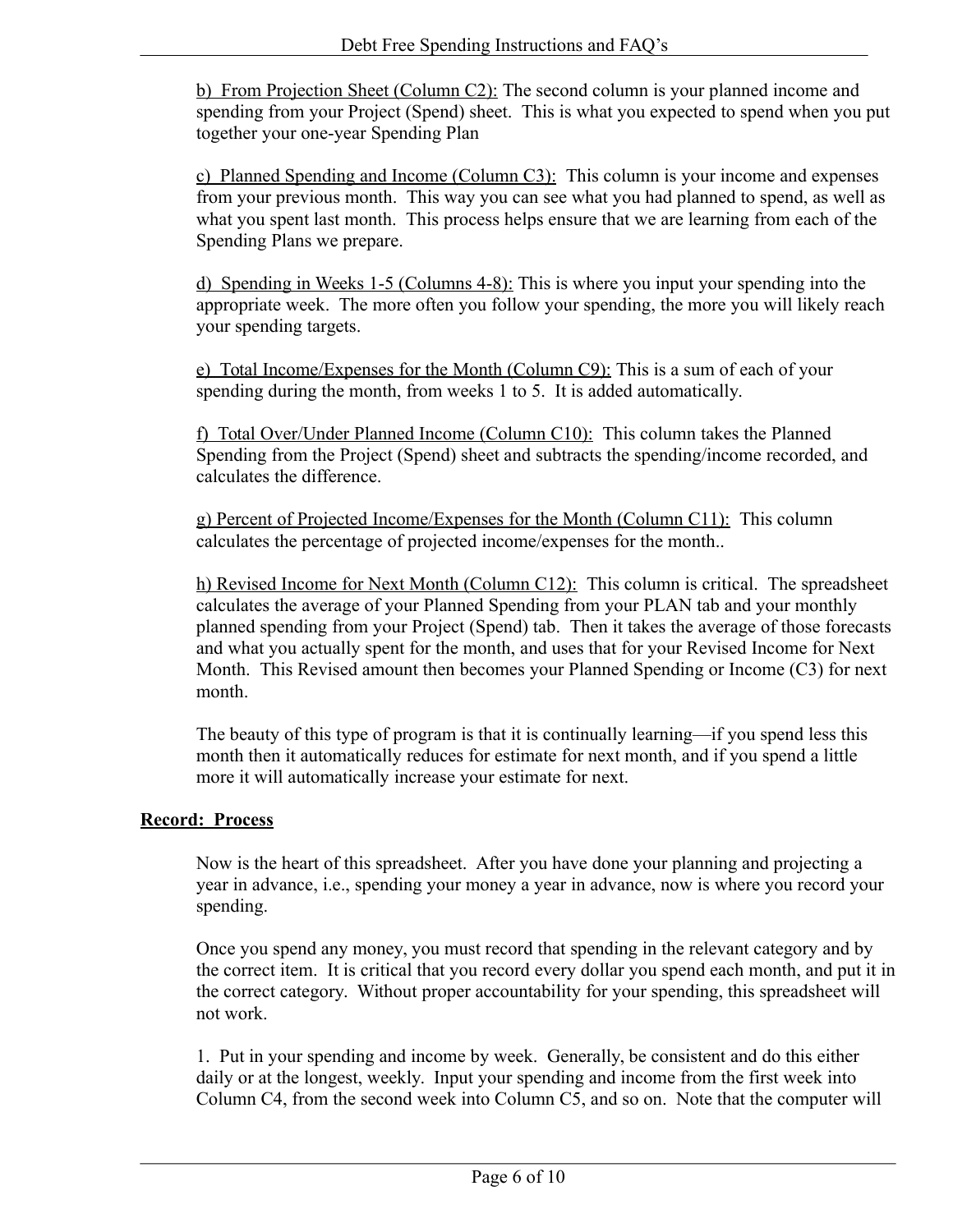sum all the loans and weight the interest payments, and tell you how many months and years until you will be out of debt.

2. Notice that if you are under your spending target in Column C10 (Total over/under Planned Income/Expenses), the cell is formatted green (or good). Green colors indicate that you are spending with the guidelines you have spent.

3. If you have spent more than your Plan, column 10 will be red. While some red cells on the sheet are OK, it is important that the overall Spending Plan for the month is positive, i.e., that income is greater than expenses.

#### **Evaluate: Explanation**

This section is where you see the results of your spending and income for the last twelve months. Each month you complete a Spending Plan will add an additional month to this Summary record

#### **Evaluate: Process**

This sheet is to be reviewed only. There are no new pieces of information. However, it is critical that you see where your spending went, you evaluate the need for each of the expenses made, and you make goals to help you do a better job in your financial stewardship next year.

I encourage you to ask yourself:

- Is this how Heavenly Father would have me spend the money He has entrusted to me?
- Am I fulfilling my responsibilities as I should as father (mother, child, etc.)?
- Am I being a wise financial steward?
- Have I separated out needs and wants?
- Am I following the counsel of Jacob in Jacob 2:18-19?
- Am I putting the Kingdom of God first in my life?

In summary, encourage you to play with this spreadsheet. It has locks on areas where you should not put data. If you want to unlock the spreadsheet, the password is "Faith." Please realize that unlocking the spreadsheet could result in incomplete and incorrect answers. However, a clean copy is generally available on the internet.

#### **Disclaimer**

The purpose of this material and this class is to help you get your financial house in order and to help you on your road to financial self-reliance. If there are mistakes in this material, please bring them to our attention, and we will correct them in upcoming versions. Keith Russell, Bryan Sudweeks, and BYU, specifically disclaim any liability or responsibility for claims, loss, or risk incurred, directly or indirectly, by using this material. Materials and content contained in this Website may be protected by U.S. copyright law (Title 17, U.S.C.) and/or by the copyright or neighboring rights laws of other nations. Additionally, the reproduction of some materials may be restricted by privacy and/or publicity rights. We encourage the use of these materials as "fair use" under U.S. copyright laws (17 U.S.C. & 107). Unless otherwise noted, the individual images, text and objects from this Web site are available for non-profit and educational purposes, such as research, teaching and private study. For these limited purposes, you may reproduce (print, download, or make copies of) these materials without prior permission. Use of a particular item for other purposes, including commercial purposes, requires prior written permission. ©Copyright 2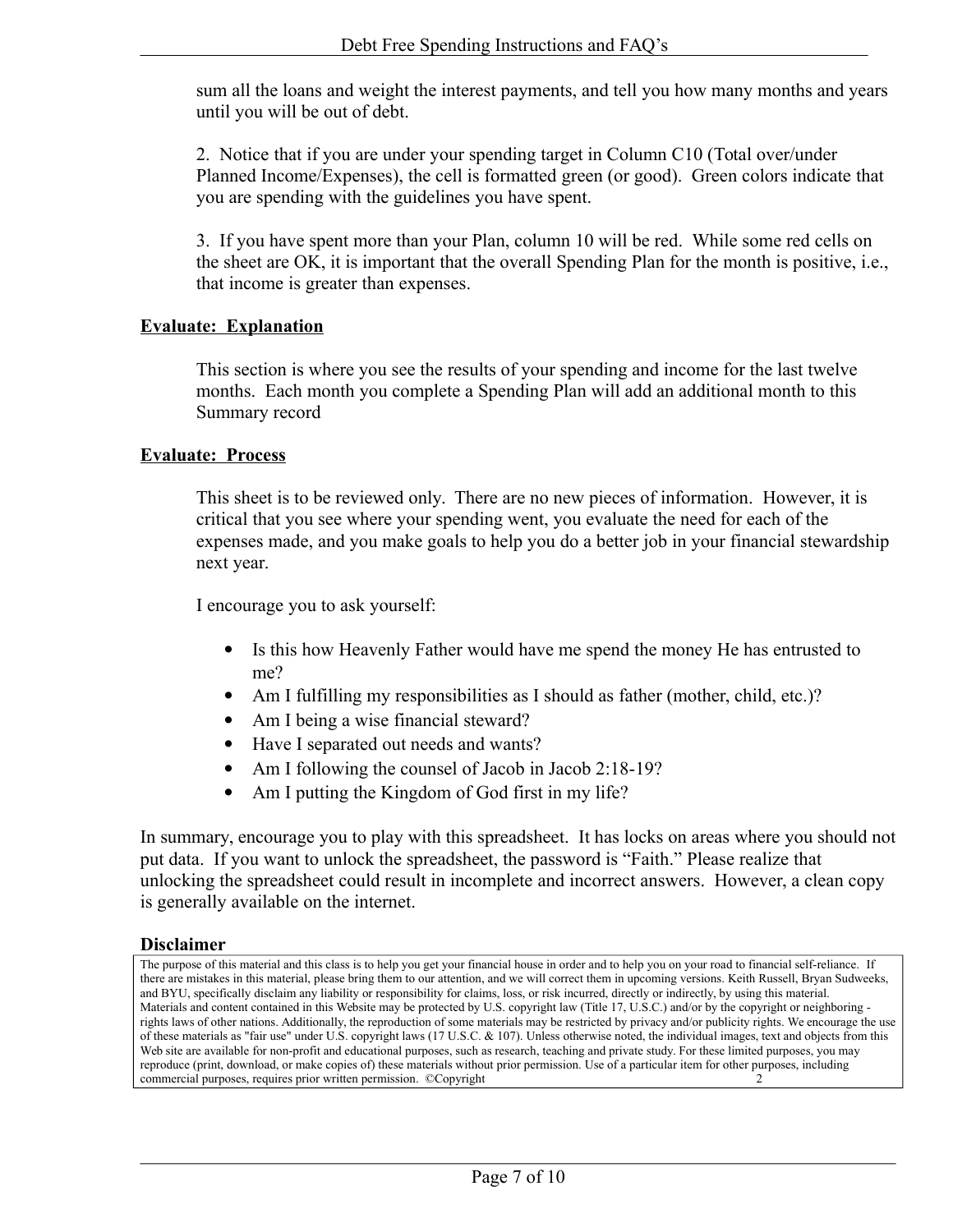## **II. Frequently Asked Questions**

### **Q: Can I really get out of Debt as fast as the program says?**

A: Yes but only if you commit yourself and your family. If you cut something--follow through. You should be out of debt in about five years.

#### **Q: Why can't I plan the month I am in? Why must I plan for next month?**

A: If you plan the month you are in it usually takes a long time to get an accurate account of the money that has already been spent. You will have to look up the actual amount spent. Planning the next month simplifies accounting for each item. You are able to record actual spending, and if you are off a little it will not cause as many problems.

#### **Q: I do not know the actual amount of many of the Debts that I have. What should I do?**

A: Make a very close guess as to the amount you owe. It is not necessary to contact the lender and get the full amount. Try not to underestimate though.

### **Q: How do I handle mortgage payments where part of the money goes for principle and interest and the rest goes for other things, such as private mortgage insurance, property taxes, property insurance, etc.? What should I do?**

A: You can call your mortgage company and find out exactly how much goes toward principle and interest each month. Subtract this from your total payment, and this will give you the additional money you are paying for the other items. Record your principle and interest payments in **1-Plan** cell "C44", and the difference in cell "C47."

#### **Q: Why do I need to keep only the minimum amount paid, why not pay a little extra on the debt?**

A: The best way to answer this question is to give an example. Let's say you had four debts. Your goal is to pay them off sooner, so you pay \$20 extra on each debt. Four times \$20 is \$80 dollars extra a month. If you were to pay the full \$80 a month against one debt, that debt would clear faster. The payment would then be added to the \$80 extra you were paying on the first debt. So \$80 extra plus the payment of the first debt (which has now been paid off) plus the payment of the second debt makes a larger sum to quickly pay off the second debt. Continued payment in this manner of the third and fourth debts would pay them off much faster as well.

#### **Q: Should I ever go on a budget with a utility or any other company and make my payments equal every month?**

A: Equal monthly payments will help you plan your spending better.

#### **Q: What do I do about payments for insurance and savings that are deducted from my pay check?**

A: You should be working only with money that you have to spend for the month. If you want to keep track of deductions made on your check just add that amount back into the monthly income and take them out as you would any other expense.

#### **Q: We really do not know how much we spend on food, what should we do?**

A: A good way to calculate food is to count the number of people in your family. Now calculate \$150 for the first person. (that person would be the one that would purchase the salt, pepper,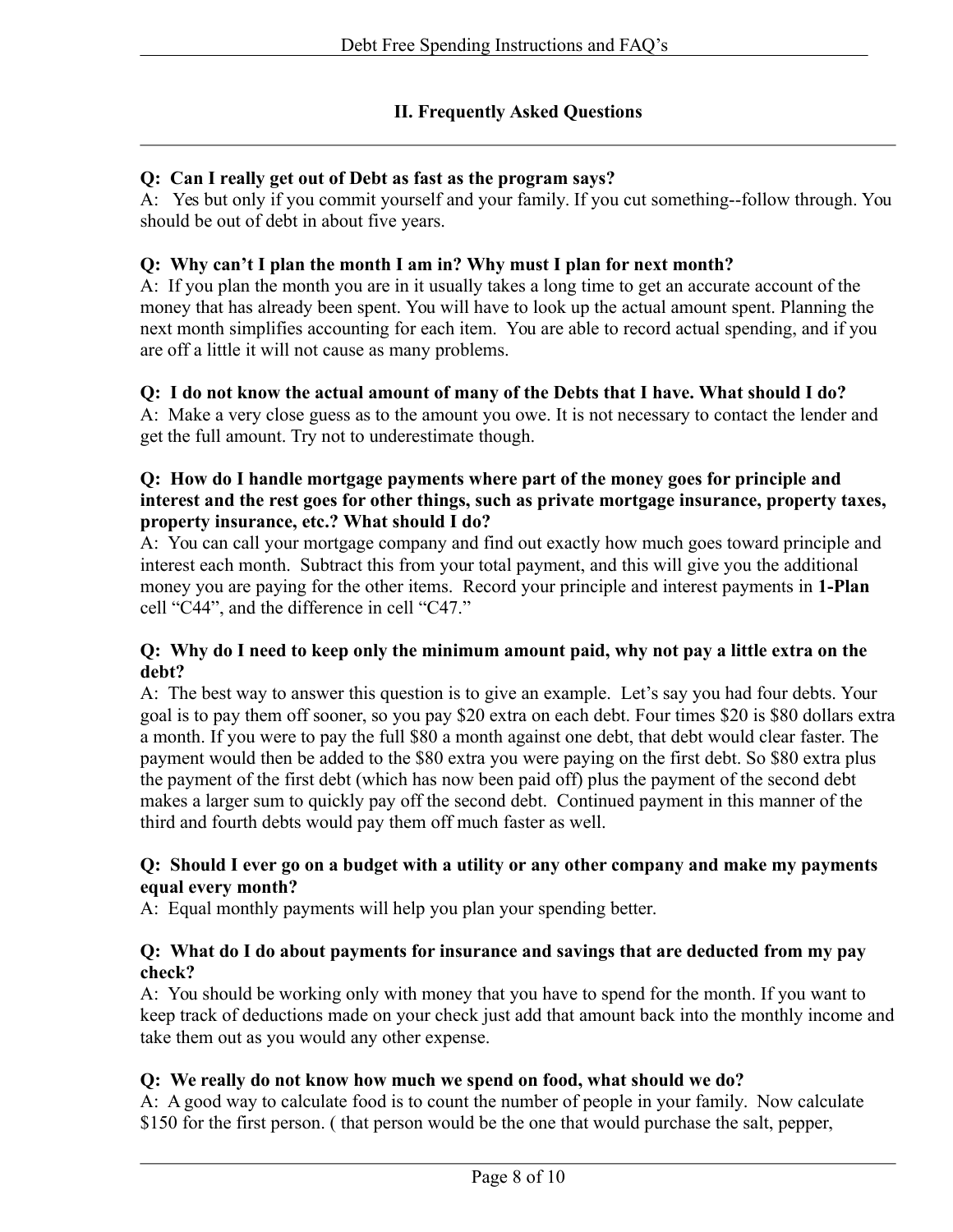ketchup and other condiments) Now for a family of four a rough estimate would be \$150 plus \$75 for each additional person or ( $$150$  plus  $(3X$75 = $225)$ ) the amount of the TOTAL food bill would be approximately \$375 for food.

The first person actually pays the same \$75 for food that the others do but another \$75 is added to their food bill because someone has to pay for the food purchases that are not purchased every day. If that person were living alone His or Her food bill would be approximately \$150. You may be over or under the estimated amount. Only you can project the amount to use. If you are eating a balanced diet the figures are in the ball park for what you may use.

## **Q: What do we put in the special occasions category?**

A: This is where you record the impulse purchases. If friends come over and you have to go to the grocery store to purchase something like popcorn, cookies etc. you would record that kind of purchase here.

## **Q: What is the Hygiene category?**

A: This is for recording things that you do not purchase at the grocery store and you purchase them at perhaps a Drug store or some other store.

## **Q: We do not write many checks for cash but we do use the ATM machines. Is this correct?**

A: Yes it is but be sure that you do not double count. If you use the cash to purchase anything in any other category do not record that purchase again in that category. For instance, if you need cash for lunch and take the money out of the ATM, you would not record the lunch in the lunch category as well as the "Checks written for cash" category.

## **Q: What do we do with money that is reimbursed for drugs for instance? Say we paid for the drugs and then were reimbursed?**

A: Do not record that amount in the income section. Record it in the Savings section as a negative number. If you received \$150 reimbursement for prescription drugs record it as -\$150 in the savings category.

## **Q: Is it really necessary to record all the possible purchases on the Projection sheet?**

A: Yes it is. What this sheet does is help you look forward to possible expenses that may not normally be planned for. Many people write a check and then record the expenditure in their check book. Then they think they have a good record. What you want to do on this sheet is spend all the year's money ahead of time. Now you can really plan better. You may want to call this sheet the "Erasing and Correcting Sheet" The sheet will help you make corrections before you make bad decisions for real. Decisions can now be made that will correct wrong spur of the moment decisions.

## **Q: Can you explain some of the decisions for planning?**

A: Yes! Women get their hair done about every 3 months. Men get their hair cut about every month to 6 weeks. Some people purchase meat from specialty shops, so it is not included in the grocery section. It may be purchased only once or twice a year. Oil changes are made about every two to three months.

## **Q: Is there an easy way to spot problem areas?**

A: Yes! After you have completed the Projection Sheet look for any line that has only one or two items purchased. E.g. tries for the car, insurances when they are not on a budget for each month. If you find any line with only one item, circle it. That is a problem area.